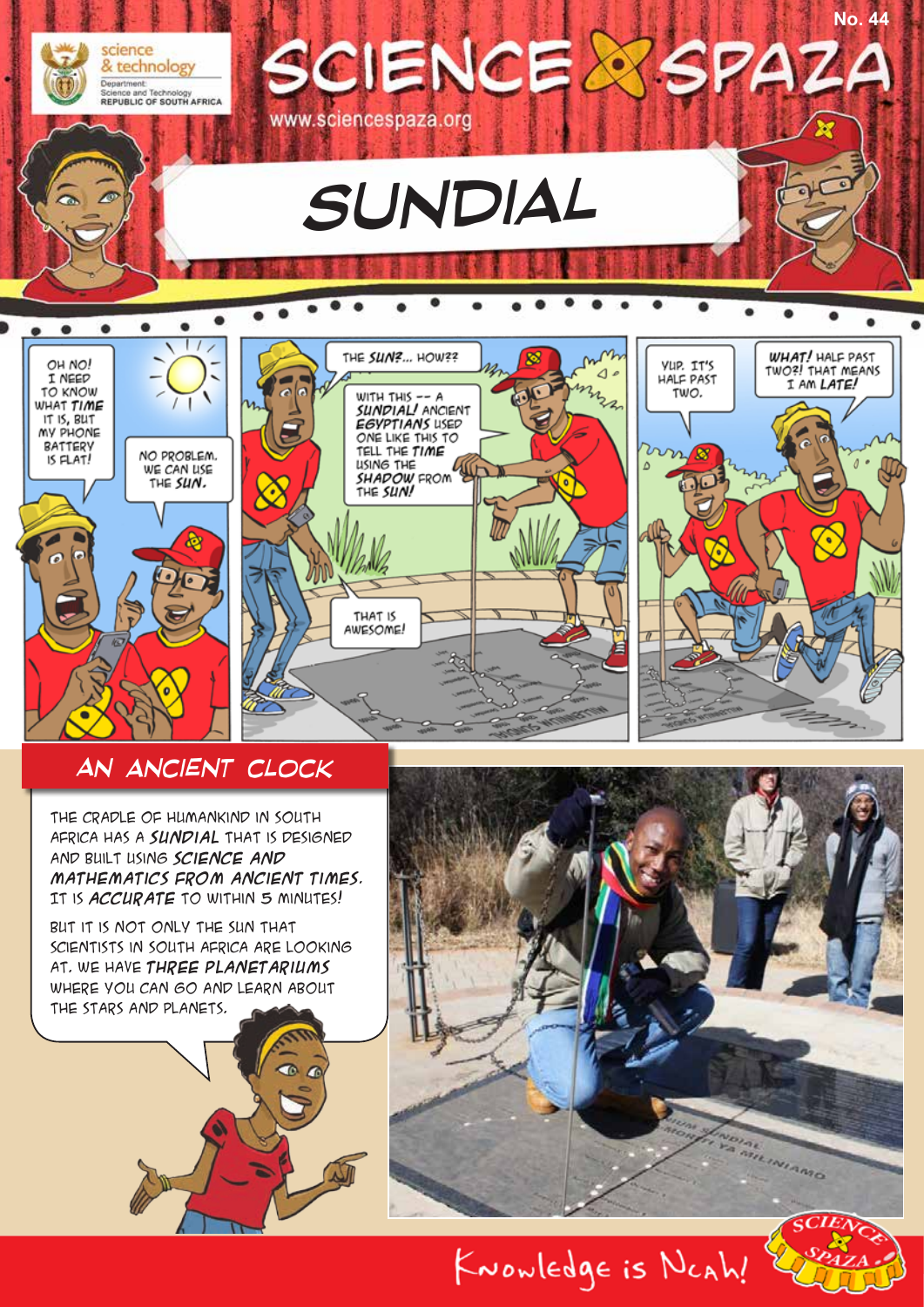#### *Build your own sundial Place a marker, such as a stone or stick, at the end of the shadow of the stick and label what time it is. 2 Every hour, go and place a marker and label what time it is. 3* Do this activity on a sunny day. *Find a thin, straight stick. Stand it up in the ground so that it is pointing straight up. 1 Continue to do this until you have all the hours marked for a day - you may have to do this over 2 days so that 4* After that, as long

2

*you can mark all the hours.* as the sun is shining, you will be able to use the sundial to tell the time.

*What's Happening Here?*

In a sundial, the "stick" that makes the shadow is called a **gnomon** (pronounced no-min). A sundial works because the shadow made by the gnomon moves as the sun moves across the sky.

**How accurate is a sundial?** The sun rises **higher** in the sky during summer than winter, meaning the **angle** between the sun's rays and the gnomon changes.

This will mean that the sundial you made will not be as accurate later in the year as it is now.



The sundial from The Cradle of Humankind has a figure of 8 that the gnomon is moved along depending on the month of the year.

The shadow is longer during winter and shorter during summer, so the gnomon is placed closer to the time line during summer and further away during winter. This makes it accurate all year round!



 $0$  $\Theta$ This work is licensed under the Creative Commons Attribution-NonCommercial-NoDerivatives 4.0 International License. To view a copy of this license, visit http://creativecommons.org/licenses/by-nc-nd/4.0/.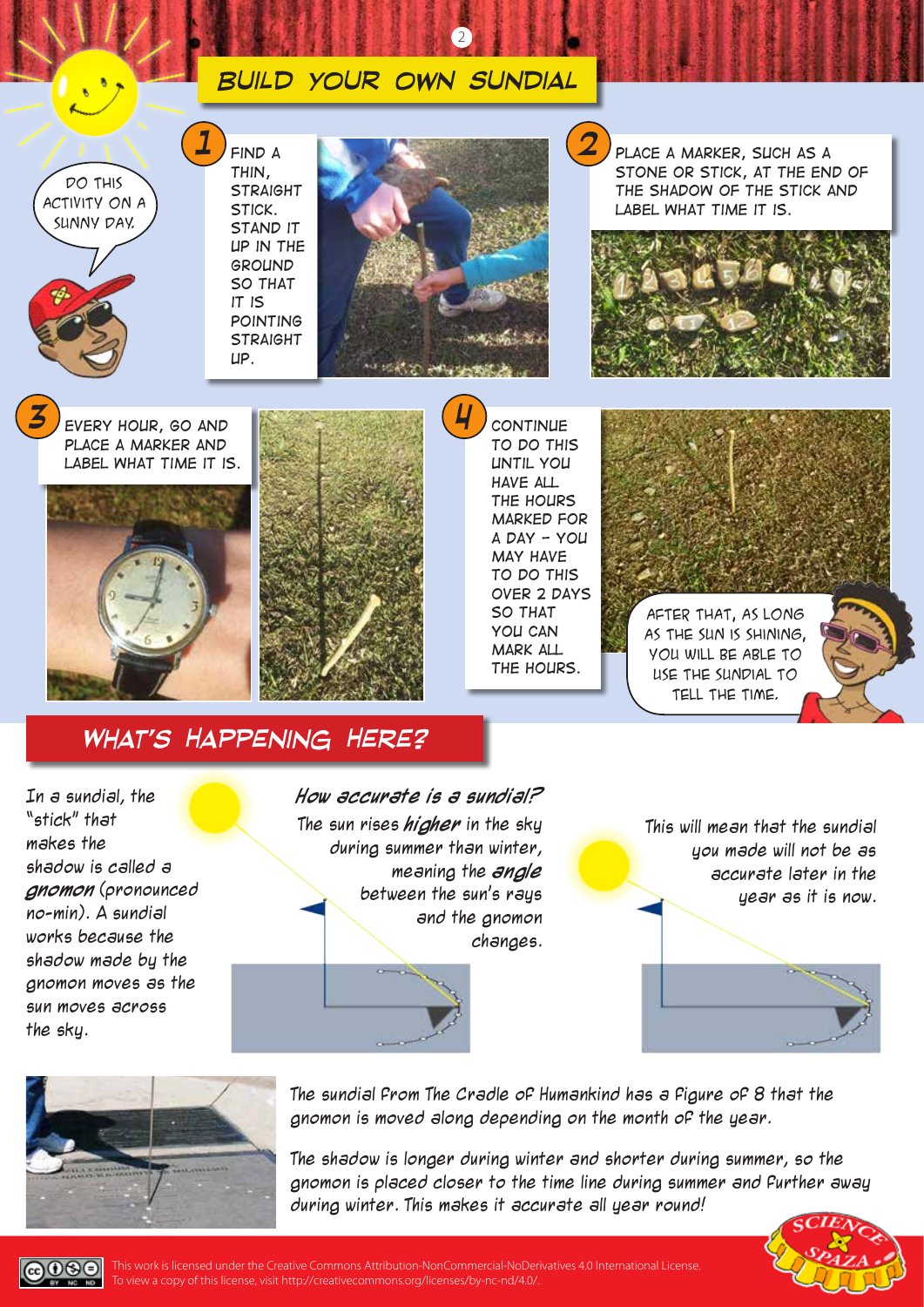### *Learning about stars*



3

…and that still happens today…

The **planetarium** at the Wits University in Johannesburg was opened in 1960 and has been teaching people since then about the stars, planets, the sun and our solar system.

*Picture by Thuvack (Own work) [CC BY-SA 3.0 (http://creativecommons.org/ licenses/by-sa/3.0)], via Wikimedia Commons*

# **PLANETARI** 66666

#### *careers:*

An Astronomer studies the objects in the sky such as the Sun, planets, stars, galaxies and black holes. They are often expert physicists. South Africa is a world leader in this field and has awesome facilities – such the SKA radio telescope and the South African Large Telescope (SALT).

#### Laser technicians

can work in a variety of jobs, including working with surgeons to perform delicate operations or giving cosmetic treatments. They are good at maths, physics and electronics and need to be able to maintain and repair the laser equipment too.



**Jonathan Padvantan** holds a BSc Honours in Physics. He is runs the live shows at the WITS planetarium. He tells people all about the night sky – including information about astronomy and related physics. The shows mix music, visuals and information to make a great experience. He also looks after the 2 ton star projector to make sure what the audience sees is clear and accurate. Working as a team is essential in his job – this inspires him every day when he comes to work.

# *curriculum links*

- **GRADE 7: Mathematics** Geometry of straight lines, transformation geometry, construction of geometric figures.
- **GRADE 8: Mathematics** Angle relationships, enlargements and reductions. **Natural Sciences** – Planet Earth and beyond.
- **GRADE 9: Mathematics** Enlargements and reductions. **Natural Sciences** – Planet Earth and beyond.
- **GRADE 10, 11 & 12:**  Tourism – Tourism attractions, Culture and Heritage

KNOWledge is NCAh!